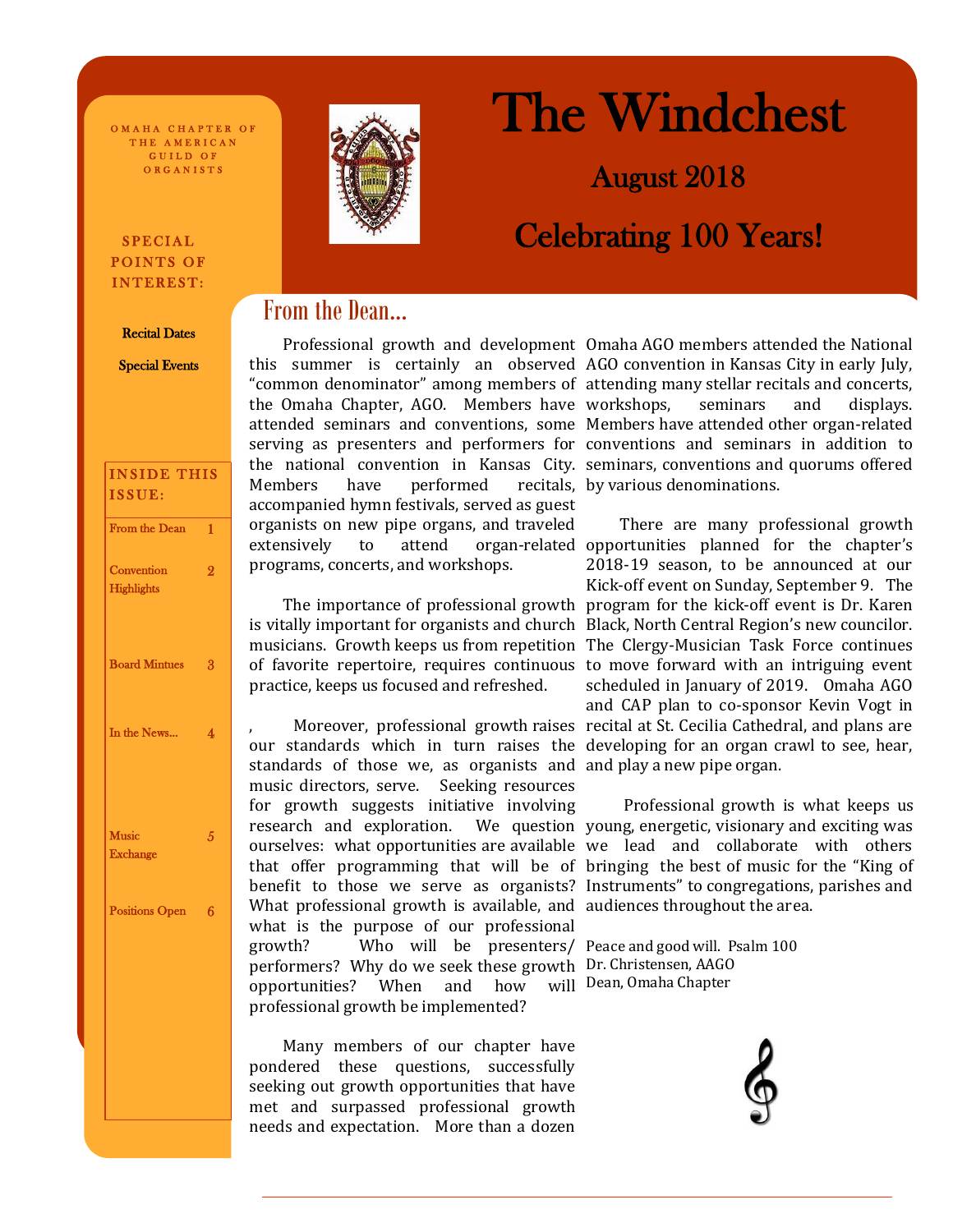

# **Kansas City Convention Highlight**

 The Kansas City Convention, in many respects, was one huge "highlight." The overall theme, centering on World War I history, was anchored by five events, beginning with the opening event in the Kaufmann Center on Monday evening, balanced with the closing event in the same venue on Friday night. Between these two "frame work" events were a hymn festival, a multi-cultural program in an ecclesiastical setting, and the program of sacred motets of J. S. Bach. The convention explored the history of World War I through narrative, dance, worship, choral and instrumental music in creative ways that raised the significance of sacrifice, grief, respect for others and cultural institutions, the Word of God, and patriotism. Every one attending the multi-cultural service will forever remember the silence at the end of the service as we left the church, walking to the busses, reflecting on the content of the program we had just heard, watched, and experienced.

 Of course an important highlight for Omaha AGO members was the fact that three of our members were performers, including Dr. Marie Rubis Bauer, Dr. Michael Bauer, and Mark Kurtz! Another member, Timothy Schreiber was an usher for the James Higdon organ recital, reinforcing our anticipation that some day we will attend an AGO convention recital featuring Timothy as an organist on the convention program. Another Omaha AGO member, James Lytton, served on the convention committee.

 The Kansa City AGO Chapter is to be commended for a convention program that actually was highlighted by many stellar workshops, magnificent venues, featuring superb organs, --all well organized and planned.

Dr. J Gordon Christensen

 This convention will remain firm in my memory because of the connection brought out in programming with World War I. Hearing the opening worship, comments by the Museum's director, the cost of the war in lives lost, the Spire choral ensemble and instrumental works made it a riveting service. I could tell we were in for a treat.

 On the trip to Lawrence - seeing Tim Schreiber there as an entering student, already participating as such and welcoming us there – proud of him and excited to see where that takes him. Marie Rubis Bauer played an outstanding recital.

 "The Road Home" - the service on the final afternoon, was the most emotional to me. Chaplin Don Saliers comments, Michael Bauer's playing, as well as many other participants, singing a hymn Marie wrote, dancers who brought home the stories of soldiers and their families, scripture, the reading of the Armistice declaration, remembering Stephen Paulus and the contribution he made to the choral world. All capped by the entire assembly singing Paulus' "Pilgrim's Hymn" followed by utter silence.....

Jean Johnson



Page 2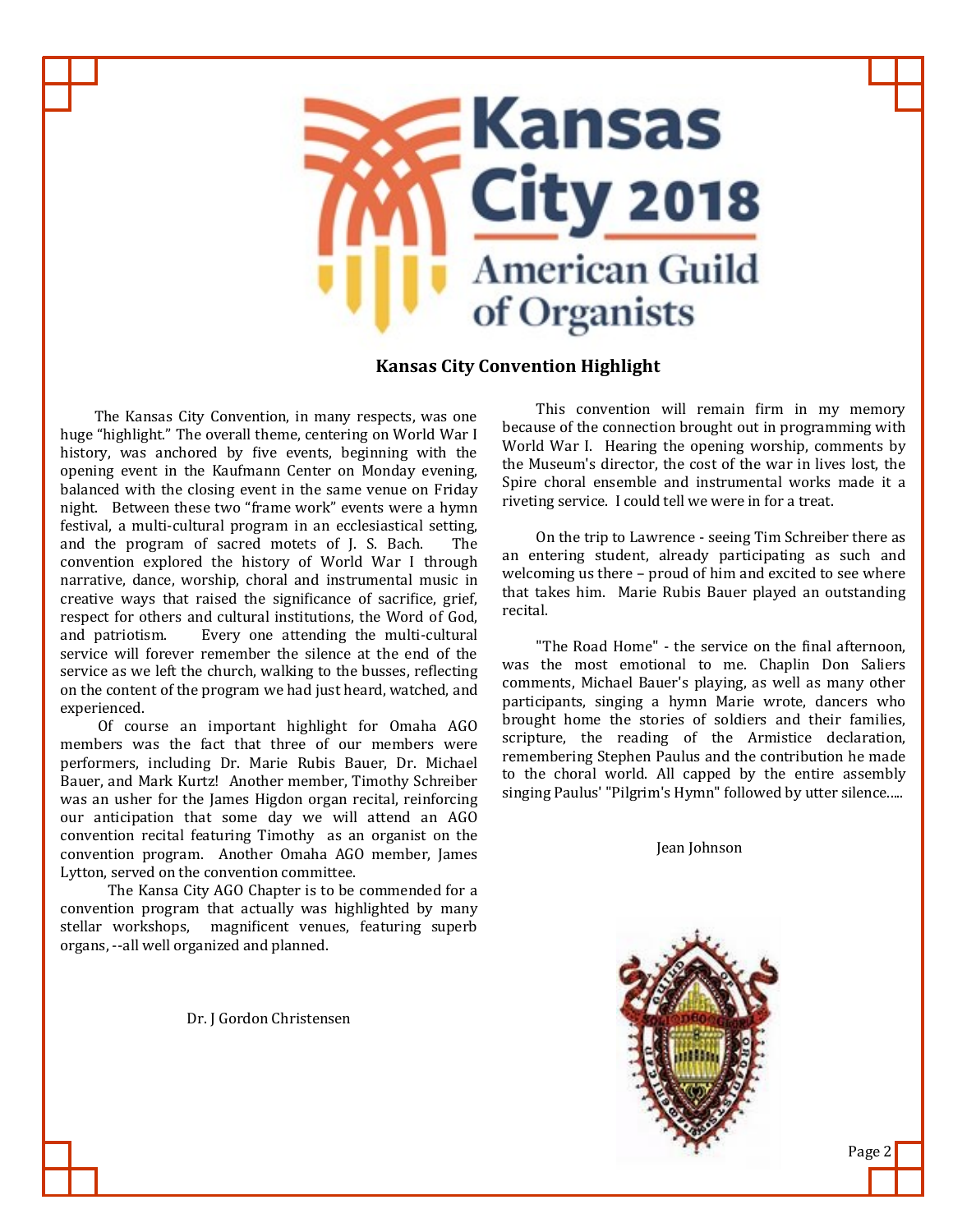**P A G E 3**

July 17, 2018

6

## **Omaha Chapter AGO Executive Board Meeting**

Tuesday, July 17 2018.

Cultural Arts Center

Attendees: J Gordon Christensen, Jean Johnson, Sonja Lundgren, Jeff Hoffman

The meeting was called to order at 9:30 a.m. by Dean J Gordon Christensen

Minutes of the June meeting were accepted as printed in the Windchest.

There was no treasurer's report. Three new members have joined.

# **Old Business**

The board approved Julie Sandene as Education Chair.

Marie Meyers has been appointed as a member of the Clergy-Musician Task Force.

Jeff reported that he is redoing some of the digital historical files and when finished Claire Eason will contact the Douglas County Historical Society about storage of files.

## **2018-2019 Season**

Omaha Chapter AGO **Minutes** 



# **\*** Music Exchange will take place at the Cultural Arts Center at the Cathedral on August 4- 11.Hours listed in Windchest. Ted Holyoke's estate has offered his music to be available. The event will kick off with a lunch at noon on August 4.Details will be emailed. **\*** Season Kick-off - Sunday, September 9, 5:00-7:00 at Dr. Christensen's. Catered supper and program by Dr. Karen Black newly elected Regional Councilor of North Central Region. **\*** October - plans being developed, hopefully for the 13th. **\*** November and December - no meetings scheduled.

- **\*** January 12 Saturday morning Clergy/Musician event with a luncheon potential presenter being contacted.
- **\*** February 17 3:00 at St Cecelia Cathedral Organist Kevin Vogt with professional singers. Co-sponsored with the Cathedral Arts Project.
- **\*** March 9 Saturday one hour workshop and lunch potential presenter being contacted. **\*** April - no meetings scheduled.
- **\*** May 20 End of year dinner with certification programs presented. Dundee Presbyterian

Organ lesson opportunities - Dr. C will attend organizational meeting of the National Federation clubs and report. Omaha AGO is seeking collaboration with Central Iowa chapter regarding organ instruction.

Student Organ Scholarships - Jeff is working on revamping the application. \$300 award for beginning student - to be paid to the teacher. Information will be forthcoming and the board will act on applications as received.

# **New Business**

Advertisement availability in the Membership Directory will continue as in the past. Contact Dr. C or Gina Simpson.

Respectfully submitted,

Jean Johnson



Π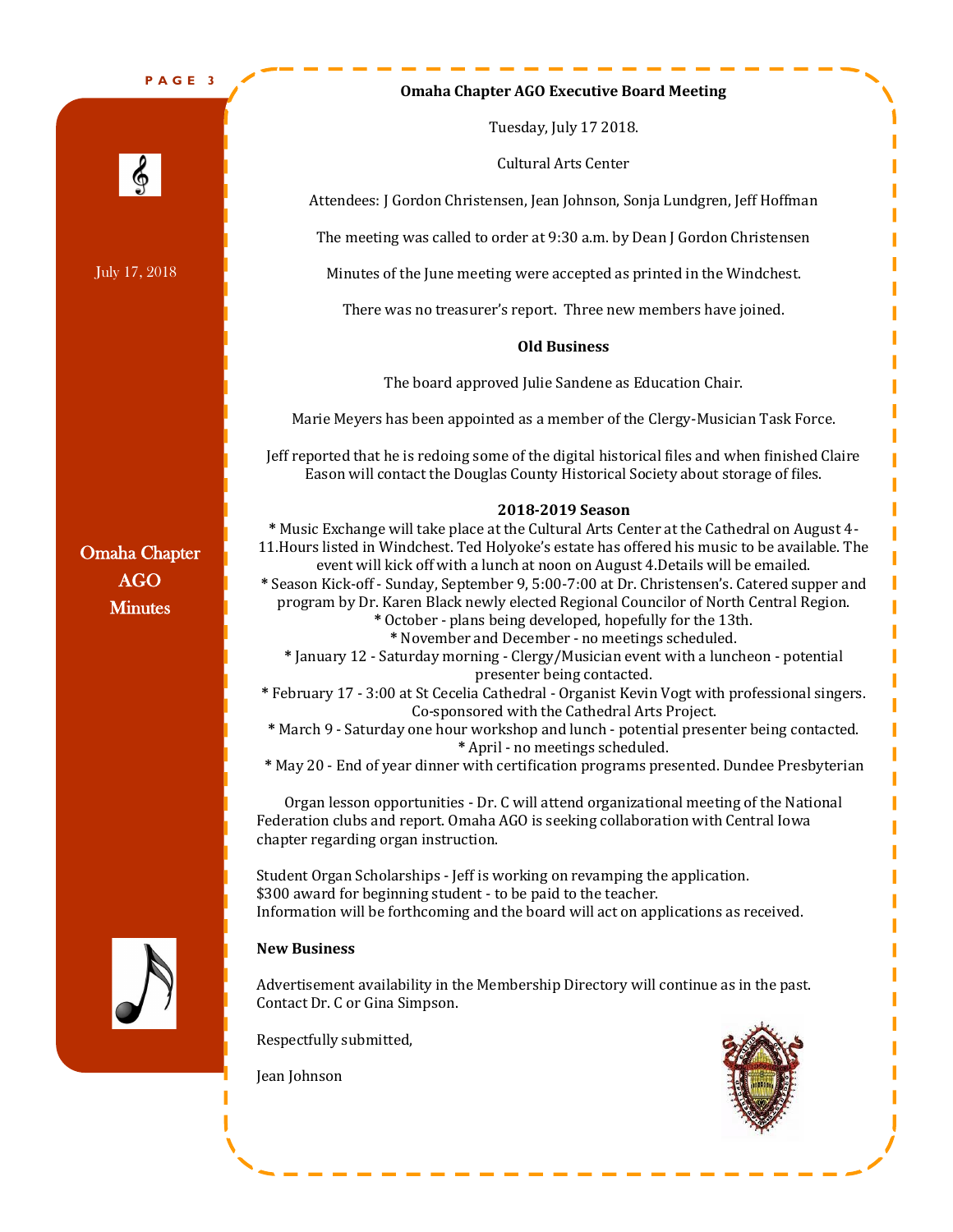# **MEMBERSHIP RENEWAL**



 'Tis the season for membership renewals, especially for members who have held AGO membership before the digital registration program was implemented. While several improvements have been made to ONCARD registration procedures, challenges continue to emerge.

 For the upcoming registration year, National has provided some changes, simplifying the procedure for both new and renewal membership enrollment. Step-by-step directions are offered at each phase of registration, options are more clearly stated. Moreover, the applicant is reminded of items overlooked, missed or incomplete, before the application is forwarded to National AGO headquarters.

 Questions? Members are encouraged to communicate with the national office regarding registration needs by calling (212) 870-2310; email: info@agohq.org; or by contacting your local chapter leadership.

 Registration challenges? Contact National, Gina Simpson or Dr. Christensen for direction and help!

 And be persistent! Your membership is important not only to the chapter, but for opportunity for you own professional growth and development as well.

# **UPDATE ON MUSCIAN-CLERGY TASK FORCE**

Last season, the task force received input from chapter members at an event held at St. Michael Lutheran Church. Among other things, members expressed a need for communication and collaboration among musicians and clergy. Expectations of each for the other are not always what they seem on the surface. Many good relationships and few frustrations were also shared.

This fall, the task force will be surveying clergy from a number of denominations to discover how they think about their relationships with their parish musicians. Members of the task force will attend various gatherings of clergy to give them an opportunity to share their observations and viewpoints. A case study has been developed as a basis for discussion.

The work of the committee will climax at a chapter event being planned for Saturday, January 12, 2019. Put this date on your calendar and invite the clergy from your church to put it on theirs, as well. A luncheon meeting will provide opportunities for discussion and interaction. Additionally, the task force is envisioning having several clergy/musician teams from several parishes presenting how they work together.

Following this event, the task force plans to conclude its work with gathering a document or paper on best practices for clergy/musician relationships that can be made available to AGO members and clergy.

Stephen Bartelt has been appointed as the new chair of the task force, replacing Jodi Korth, who has moved from the metro. Questions, concerns, or input can be directed to him at stephenrbartelt@yahoo.com or (402) 496-6140.

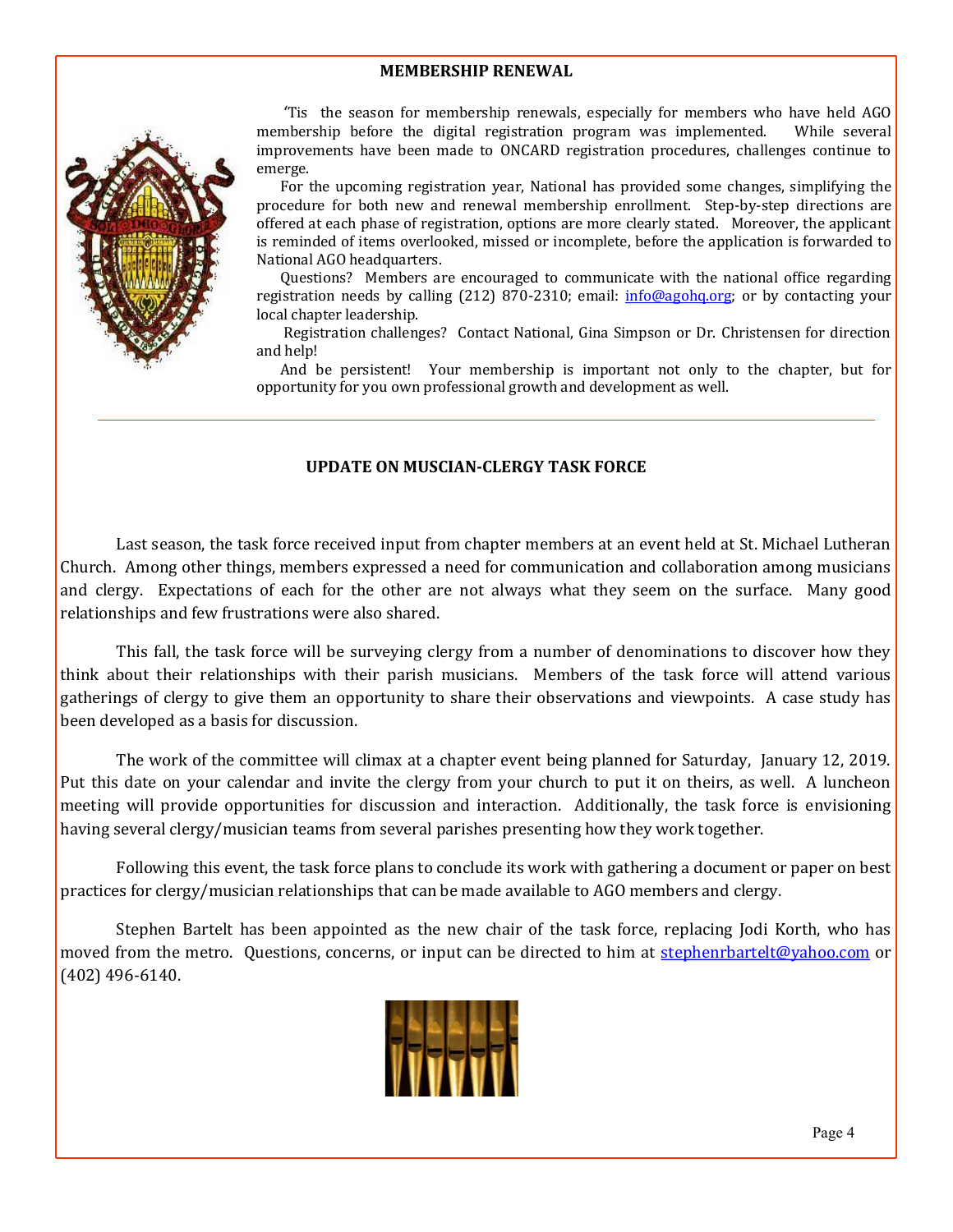Pedaling Around Omaha



# **MUSIC EXCHANGE**

 The annual Omaha AGO music exchange will begin on Saturday, August 4, ending on the following Saturday, August 11. The exchange will be held at the Saint Cecilia Institute for Sacred Liturgy Music and the Arts, second floor, Cathedral Cultural Center (Msgr. Webster Graham Building), located at 3900 Webster Street, Omaha.

 The exchange will be open each day 12:00-4:00. The display will be in Room 207 where a piano is available. Pipe organs are available in 201 and 210 on a first come-first served basis.

 Opportunity to have a sack lunch with fellow members and friends is available on Saturday, August 4. RSVP to Jean Johnson at (402) 571-7945, who will place the orders and pick them up. Plan to reimburse Jean for the cost of the sack lunch. Lunch will be in Room 206.

 This year's Music Exchange is organized by Jean Johnson, Julie Sandene and Marie Rubis Bauer. Julie indicated music left after the last music exchange will be on display. In addition, the organ music library from Ted Holyoke's estate will has been offered and will be available.

Mark your calendars!

AGO Board **Members** 

# Committee Chairs



# CURRENT AGO BOARD MEMBERS 2018-2019

Dean: J Gordon Christensen, AAGO Sub-Dean: Marie Rubis Bauer Secretary: Gregory Johnson Treasurer: Gina Simpson

Members - at – Large: Jean Johnson: 2016/17 – 2018/19 Sonja Lundgren: 201718 - 2019/20 Jeffrey Hoffman: 2018-19-2020/21



COMMITTEE CHAIRS

Clergy-Musician Task Force: Rev. Stephen Bartelt Education (AGO Certification) Julie Sandene Chapter Historian Claire Eason Organ Historian David McCain Membership Julie Sandene Membership Directory Gina Simpson Professional Concerns Jerry Brabec Programming (2018-2019) Marie Rubis Bauer Publicity J Gordon Christensen Referrals Julie Sandene Webmaster Jeffrey Hoffman Windchest Publisher Rosemary Paul